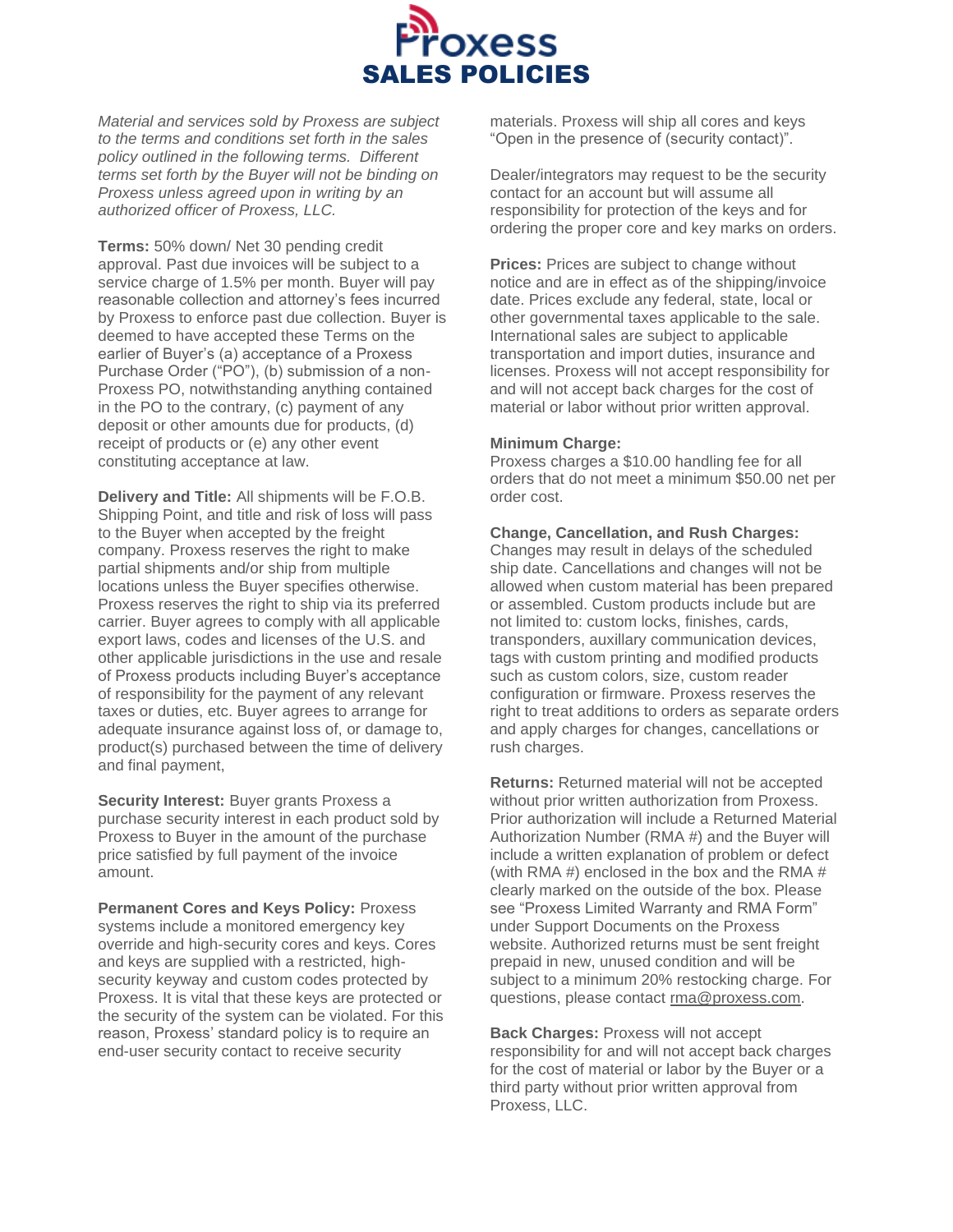

**Limited Warranty:** Proxess warrants that its products are free from defects in materials and workmanship. The warranty applies only to the Buyer and does not extend to any other party. Items not included in Proxess' warranty are conditions in which Proxess has no control, including: catastrophe, improper installation or maintenance, modification, misuse, tampering or disassembly, undue electrical discharge or lightning strike, improper storage, violation of written instructions or use outside its intended and normal manner. Remedy to the buyer will be defined as repair to defective parts or credit or reimbursement for the defective product in an amount not to exceed the purchase price. Proxess reserves the right to replace any product under warranty with new or remanufactured product. Proxess will not be responsible for back charges, labor costs of removal or re-installation of said products. *The foregoing limited warranty is exclusive and in lieu of all other warranties, whether oral, written, implied or statutory.*

Proxess will not be responsible for any loss or damage resulting from its products used in conjunction with other parts or systems not manufactured by Proxess. Refer to this Sales Policy for length of product warranty (lifetime, etc.) for each individual product.

## **Model No. Length of Warranty**

| CX Series        | 10-Year Limited Mechanical, 2-<br>Year Limited Electronic and<br>Finishes |
|------------------|---------------------------------------------------------------------------|
| <b>MX Series</b> | 10-Year Limited Mechanical, 2-<br>Year Limited Electronic and<br>Finishes |
| <b>PX Series</b> | 10-Year Limited Mechanical, 2-<br>Year Limited Electronic and<br>Finishes |

Auxillary Products: 3-Year Limited

This *Limited Warranty* sets exclusive remedies for claims based on any defect, malfunction, or non-performance of the product. Except as set forth in *Patents* section, the foregoing limited warranty is exclusive and in lieu of all other warranties, whether oral, written, implied or statutory. *NO IMPLIED WARRANTY OF* 

*MERCHANTABILITY OR FITNESS FOR PARTICULAR PURPOSE WILL APPLY.*

**Product Usage Limitation:** Buyer agrees not to sell or use product in a manner in which the product is not intended or modify the design for use with other products without the prior consent of Proxess, LLC.

**Design Changes:** Proxess reserves the right to change or discontinue the manufacturing of any products at any time without prior notice to the Buyer or to make the change to previously purchased units.

**Proprietary Information:** Buyer agrees that Proxess has and claims proprietary rights in the hardware, firmware, software, and ancillary products, knowledge and designs that constitute Proxess products and that it will not directly or indirectly cause any such proprietary right to be violated. Intellectual property produced in the development of custom products (such as but not limited to firmware, hardware, and technical documentation) for a buyer will be retained as property of Proxess, LLC and may not be reproduced or redistributed by Buyer without prior written consent. The proprietary rights are considered transferred from Buyer to Proxess,  $\sqcup$  C.

**Patents: Proxess warrants that products** furnished shall be supplied free of any rightful claim of a third party for infringement of any U.S. patent. If such product is deemed to infringe a third party patent, Proxess will, at its own expense and option, either procure for Buyer the right to continue using said product or replace or modify the product with a non-infringing product, or remove the product refunding the purchase price less reasonable depreciation and transportation costs paid by Buyer. This statement does not apply to any product specified to Buyer's design or the use of product in conjunction with any other product in a combination or system not furnished by Proxess as part of a transaction. Proxess assumes no liability for patent infringement for products used in combination with other products and Buyer will hold Proxess harmless against infringement arising from such claims.

**Force Majeure:** Proxess will not be held liable for delay, loss, damage or failure to perform due to causes beyond its reasonable control. Such causes may include but are not limited to natural